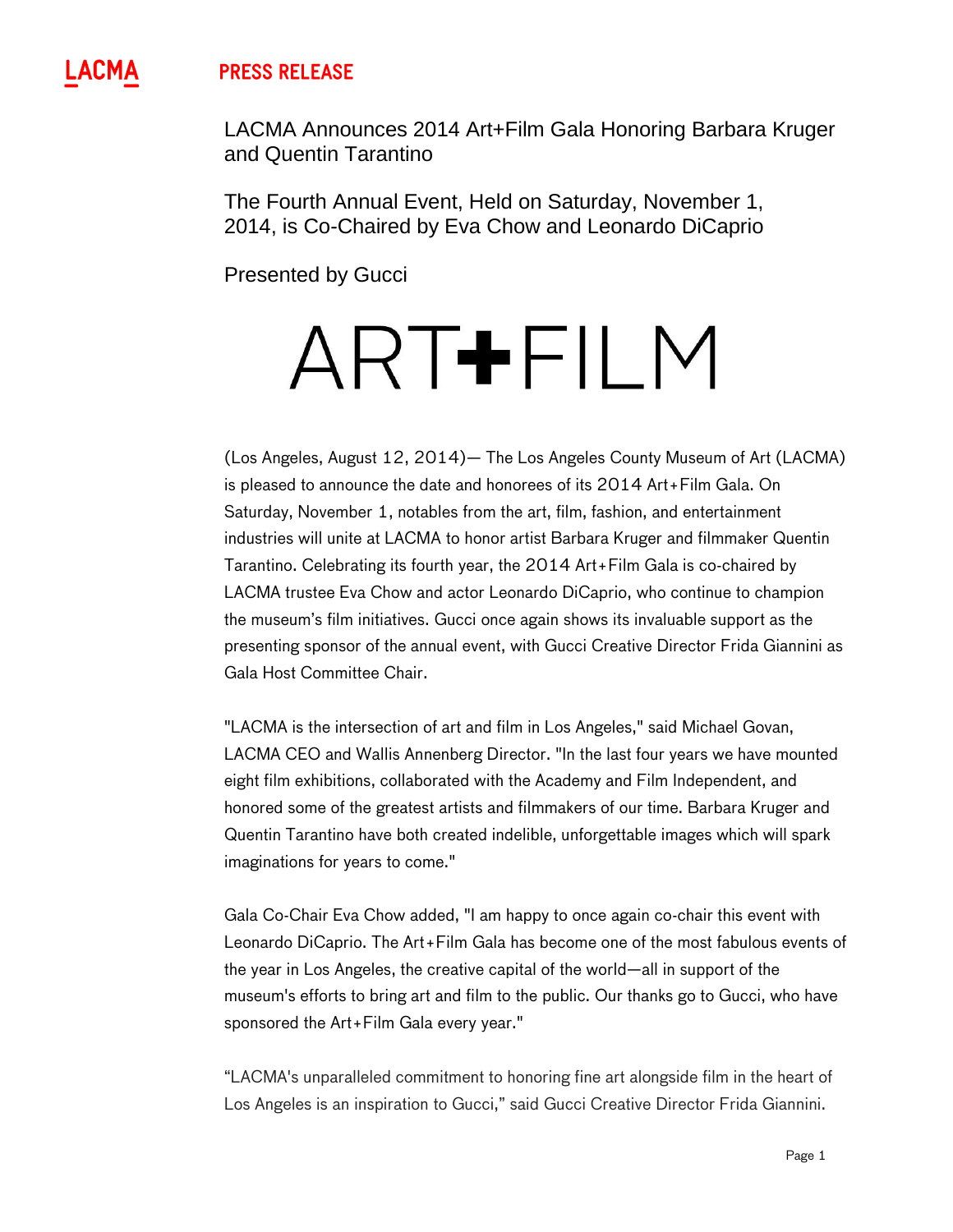"We are proud to support LACMA's unique vision, and to join Eva Chow, Michael Govan, and Leonardo DiCaprio for the fourth year as we celebrate two truly innovative, inspiring and influential artists, Barbara Kruger and Quentin Tarantino."

## 2014 ART+FILM HONOREES

## About Barbara Kruger

Barbara Kruger's career has spanned over 40 years. Known internationally for her iconic and provocative body of work, including *I Shop Therefore I Am* (1987), *Your Body is a Battleground* (1989), and *Too Big to Fail* (2012), among others. She has created the immersive multi-channel video installations *Twelve* (2004) and *The Globe Shrinks* (2011) in addition to large scale images in public places. Her pictures and words have appeared in massive room wraps at museums and galleries worldwide. She was awarded the Lifetime Achievement Medal at the Venice Biennale in 2005.

Through ironic appropriation of words, and imagery, Kruger deploys the conventions of mass communication in order to challenge the often manipulative logic at work in the language of advertising, television, film, digital platforms, and other media. This is most evident in Kruger's careful skewing of familiar idioms to generate doubt, laughter, and outrage. The work plays around with issues of power, pleasure, pain, desire, and mortality, and creates commentary about the flow of capital and the anthropologies at work in cultures and sub-cultures in and out of the so-called "art world".

Born in Newark in 1945, Kruger now lives in Los Angeles and New York. After attending Syracuse University, she went on to study Art with Diane Arbus at Parson's School of Design in New York.

Barbara Kruger's most iconic aesthetic in which fragments of photo-based images are overlaid with short phrases or captions—typically drawing upon a palette of black, white, and red—owe much to her early career in graphic design at Condé Nast Publications, in particular the leading fashion magazine *Mademoiselle* where she was promoted to lead designer, and at *House and Garden* where she could engage her long standing interest in architecture and built environments.

Addressing issues of language and sign, Kruger has often been grouped with such feminist postmodern artists as Jenny Holzer, Sherrie Levine, and Cindy Sherman. Like Holzer and Sherman, in particular, she uses the techniques of mass communication and advertising to explore gender and identity. Kruger is considered to be part of the Pictures Generation—the formal labeling of a group of artists known for their appropriation of images from a media saturated age.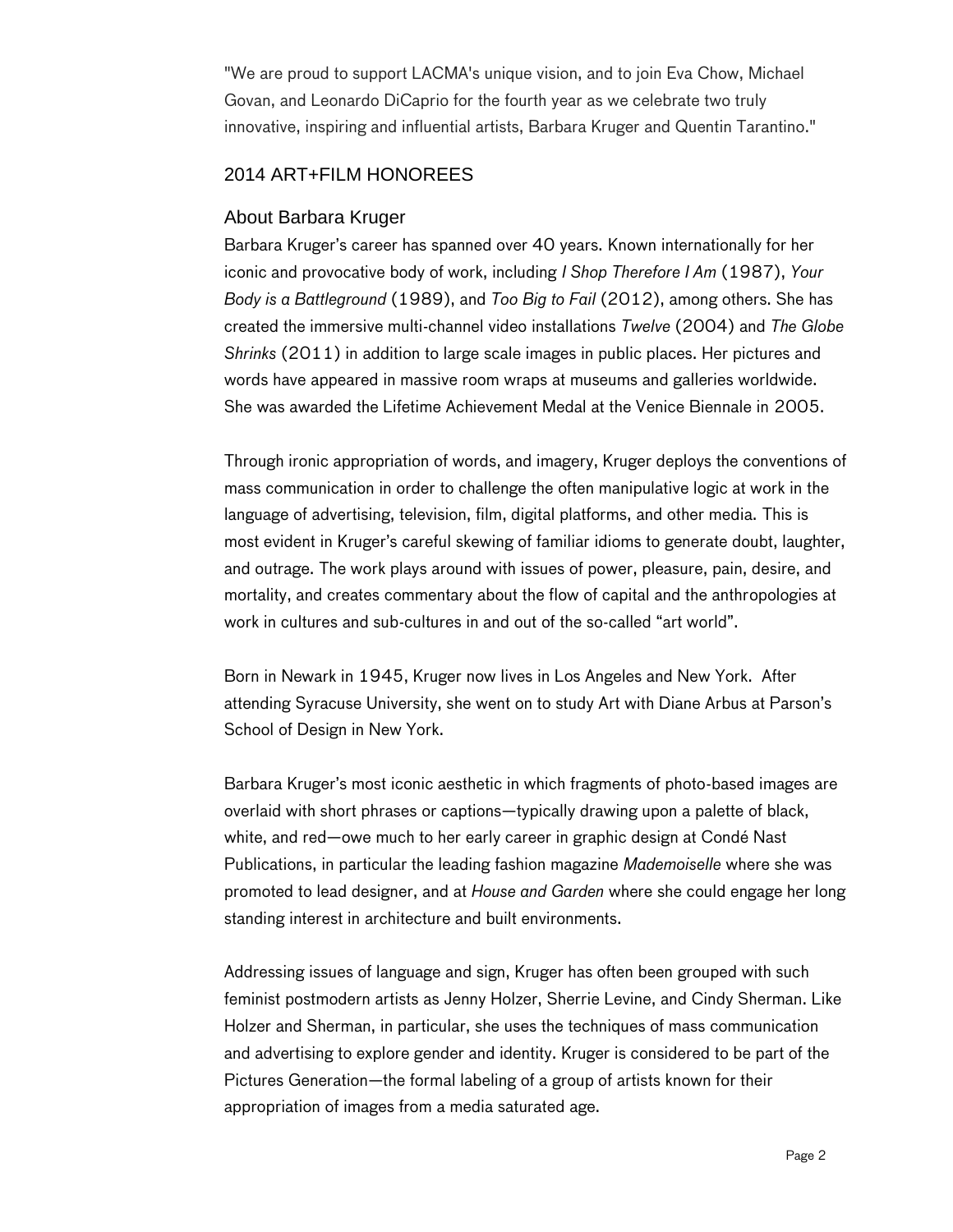"Barbara Kruger's work is nothing short of definitive," said Govan. "Her practice exists at the crossroads of art, architecture, graphic design, and activism. Few other artists wield language as forcefully in their work as Barbara. Her piece *Untitled (Shafted)*, installed in the massive elevator shaft in LACMA's Broad Contemporary Art Museum, has become one of the touchstones of the museum."

#### About Quentin Tarantino

With his vibrant imagination and dedication to richly layered storytelling, Quentin Tarantino has established himself as one of the most celebrated filmmakers of his generation. Tarantino's most recent film *Django Unchained* was his highest-grossing project to date, featuring an all-star cast including Jamie Foxx, Leonardo DiCaprio, Christoph Waltz, Kerry Washington, and Samuel L. Jackson. Released in theaters on Christmas Day 2012, *Django Unchained* was recognized with numerous accolades. Named one of the top ten films of the year by the American Film Institute, *Django Unchained* earned five BAFTA nominations, five Golden Globe nominations, and five Academy Award® nominations, including Best Picture. Tarantino went on to win the Academy Award®, BAFTA, and Golden Globe for Best Original Screenplay.

*Inglourious Basterds*, Tarantino's World War II epic, assembled a renowned international cast, including Brad Pitt, Diane Kruger, Michael Fassbender, Melanie Laurent, Til Schweiger, Mike Myers, and Christoph Waltz, who won an Academy Award® for his portrayal of Colonel Hans Landa. First shown in competition at the Cannes Film Festival, *Inglourious Basterds* was a critical and box office sensation, garnering numerous awards, including six BAFTA nominations, ten Critics' Choice nominations (and wins for Best Ensemble, Best Screenplay, and Best Supporting Actor), and four Golden Globe nominations. *Inglourious Basterds* was nominated for eight Academy Awards®, including Best Picture, Best Screenplay, and Best Achievement in Directing.

Prior to *Inglourious Basterds*, Tarantino thrilled audiences with *Death Proof*, starring Kurt Russell and Zoë Bell. Paired domestically with Robert Rodriguez's *Planet Terror* on a double bill called G*rindhouse*, *Death Proof* was shown in competition at the 2007 Cannes Film Festival.

In Tarantino's *Kill Bill Vol. 1* and *Kill Bill Vol. 2*, Uma Thurman, as "The Bride," enacted a "roaring rampage of revenge" on her former lover and boss, played by David Carradine. Shot in China, Japan, the United States, and Mexico, the film co-starred Lucy Liu, Daryl Hannah, Vivica A. Fox and Michael Madsen as Carradine's team of assassins.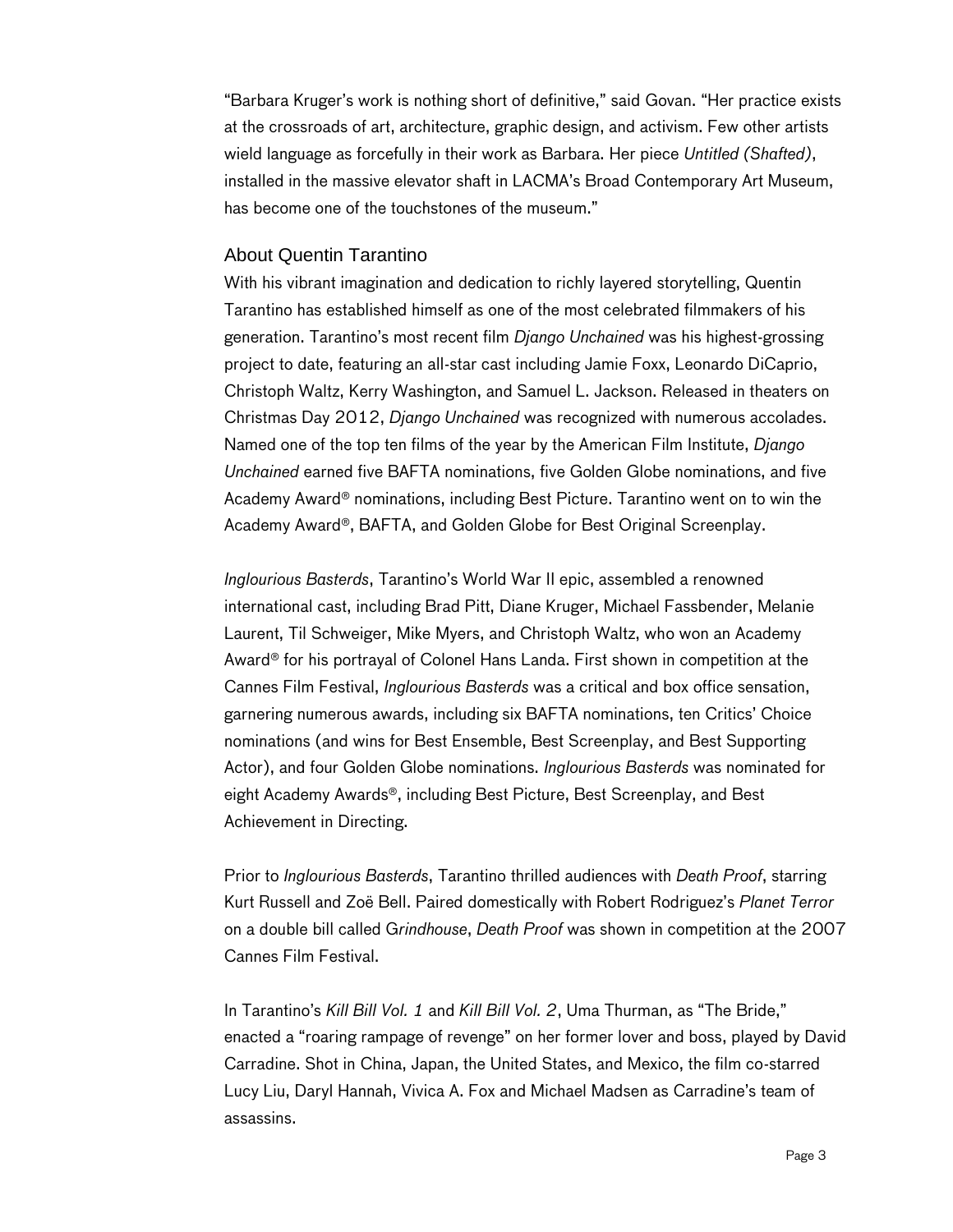Tarantino wrote and directed *Jackie Brown*, a crime caper loosely based on Elmore Leonard's novel *Rum Punch*, starring Pam Grier, Robert Forster, Samuel L. Jackson, Robert De Niro, Bridget Fonda and Michael Keaton. Grier garnered both Golden Globe and SAG Award nominations for her performance in the title role. Forster was nominated for an Academy Award® for Best Supporting Actor, and Jackson won the Silver Bear for Best Actor at the Berlin International Film Festival for his performance as Ordell Robbie.

Tarantino co-wrote, directed, and starred in *Pulp Fiction*, which won numerous critics' awards, a Golden Globe and Academy Award® for Best Screenplay, and the Palme D'Or at the 1994 Cannes Film Festival. (Tarantino made a return visit to Cannes ten years later to take on the prestigious role of jury president.) The time-bending crime drama stars John Travolta, Bruce Willis, Uma Thurman, Samuel L. Jackson, Harvey Keitel, Tim Roth, Amanda Plummer, and Christopher Walken.

Tarantino wrote, directed and starred in *Reservoir Dogs*, which made an auspicious debut at the Sundance Film Festival and marked the beginning of Tarantino's career as a filmmaker. *Reservoir Dogs* co-stars Tim Roth, Michael Madsen, Chris Penn, Steve Buscemi, and Harvey Keitel.

Following the success of *Reservoir Dogs*, the screenplays that Tarantino wrote during his tenure as a video store clerk became hot properties: Tony Scott directed Christian Slater and Patricia Arquette in *True Romance*, and Robert Rodriguez directed George Clooney and Salma Hayek in *From Dusk Till Dawn*. In addition to their collaborations *From Dusk Till Dawn* and *Grindhouse*, Tarantino also joined Rodriguez as a special guest director on his hit *Sin City*.

Tarantino joined Rodriguez, Allison Anders and Alexandre Rockwell by directing, writing and executive producing a segment of the omnibus feature *Four Rooms*. For television, Tarantino directed the season five finale of *CSI*. The episode, titled "Grave Danger" garnered Tarantino an Emmy nomination for Outstanding Directing for a Drama Series. Tarantino made his television directorial debut in 1995 with an episode of the long-running drama *ER*.

Tarantino's diverse work as a producer exemplifies both his commitment to first-time filmmakers and his support for his experienced peers and colleagues. Tarantino served as an executive producer on Eli Roth's *Hostel* and *Hostel: Part II*, Roger Avary's *Killing Zoe*, Katrina Bronson's *Daltry Calhoun*, and Robert Rodriguez's *From Dusk Till Dawn*.